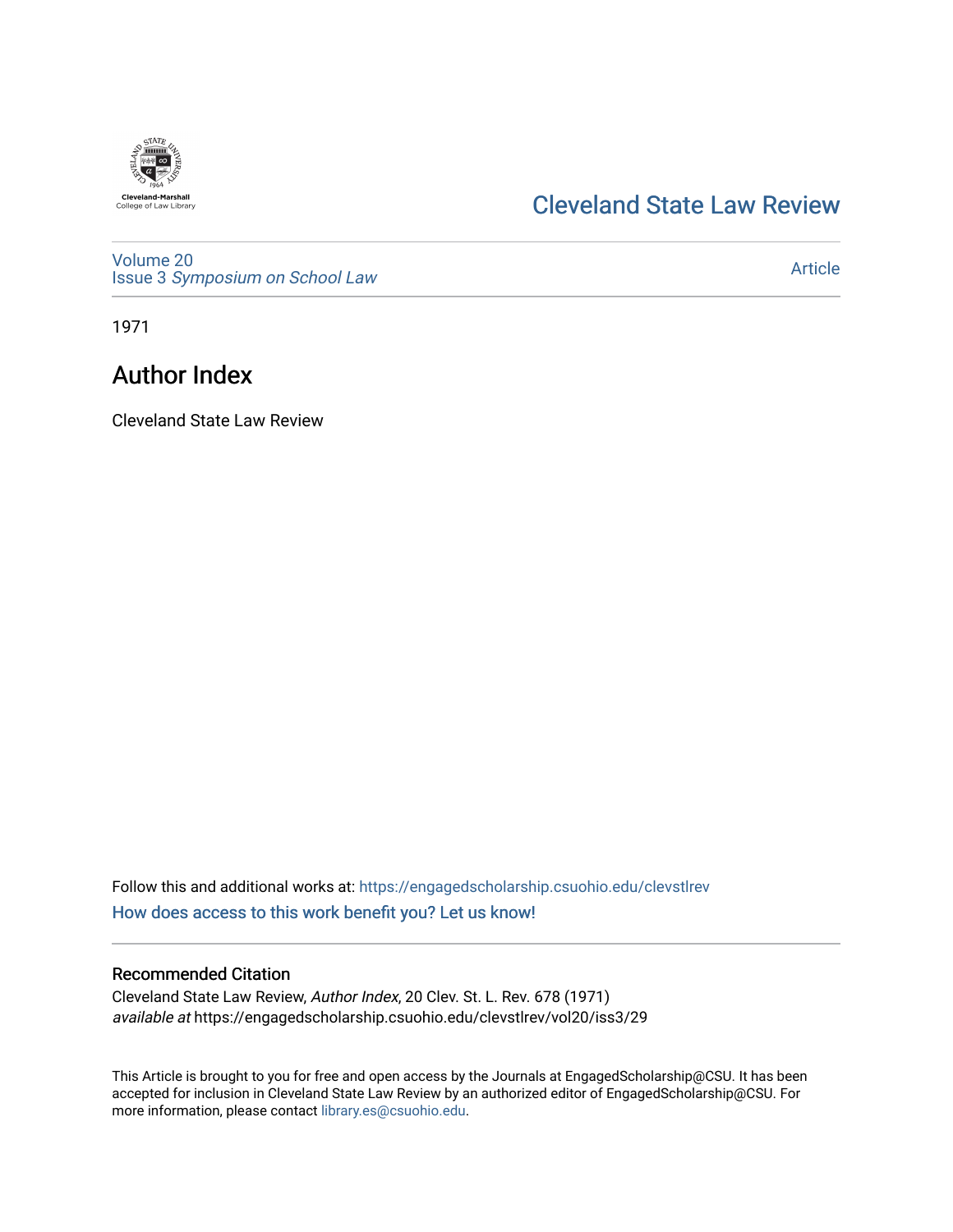#### AUTHOR **INDEX**

Abrahams, Samuel Annulments For Lack of Love and Affection **16:180** Adams, James W. Newspaper Immunity In Reporting<br>Judicial Proceedings 17:271 **Judicial Proceedings** Alderson, W. David Connecting Carrier's Liability for Loss or Damage to Shipments **13:332** Contributory Negligence **in** Medical Malpractice 12:455 Aldrich, Ann Sommers, Jo Anne **V.** Freedom of Expression in Secondary Schools 19:165 Alfred, Stephen **J.** Marcoux, Charles R. Impact of a Community Association<br>on Integrated Suburban Housing<br>Patterns 19:90 Patterns **19:90** Alloway, R. Brooke Malone Revisited-Definition of Injury Under the Ohio Workmen's Compensation Act **17:75** Archambault, George F. Investigational Drugs and  $The Law$   $16:487$ Austin, Arthur **D.** Meeting the Competition in Good Faith, and the "Premium" Product 14:610 Averbach, Albert How to Handle an Anesthesia Injury Case 15:399 Medical Arsenal of a Personal Injury Lawyer 12:195<br>Rx for Malpractice 19:20 **Rx** for Malpractice Baechle, Thomas **J.** Corporal Punishment in Schools: An Infringement on Constitutional Freedoms Baker, James **A.** Court Ordered Non-Emergency Medical Care for Infants **18:296** Baldauf, Kent **E.** Non-Resident Expert Testimony on Local Hospital Standards 18:493 Balph, James Employer's Liability for Employee He Was Compelled to Hire 16:541 Barkley, Bill **J.** Psychological Assessment of Brain Damage **11:565** Barrett, Joyce Product Liability and the Pill **19:468** Baxter, Norman T. Statutes of Limitations in Legal Malpractice **18:82** Bazarko, Volodymyr **0.** Tenant Unions-Legal Rights of Members **18:358** of Members<br>Bendis, Robert I. Contract Interference **By** Previous Employer **17:181** Bennett, Robert T. Real Property Tax Exemptions of Non-Profit Organizations **16:150**

| Published by EngagedScholarship@CSU, 1971 |  |  |
|-------------------------------------------|--|--|

| Berg, Morton L.                                                        |        |
|------------------------------------------------------------------------|--------|
| Management's Liability for                                             |        |
| Defamation in Proxy Statements 18:157                                  |        |
| Bessick, Elmer A.                                                      |        |
| Gun Control Statutes and<br>Domestic Violence                          | 19:556 |
| Beutel, Frederick K.                                                   |        |
|                                                                        |        |
| Failure of Religious, Moral and Legal<br>Controls to Meet the Needs of |        |
|                                                                        | 18:223 |
| Modern Life: Legal Education<br>Bijleveld, W. H.                       |        |
| Group Defamation in the                                                |        |
| Netherlands                                                            | 13:73  |
| Billington, Glenn E.                                                   |        |
| Hospitals, Unions, and Strikes<br>Binder, Rudolf F.                    | 18:70  |
| Res Ipsa Loquitur in Medical                                           |        |
| Malpractice                                                            | 17:218 |
| Bischoff, Ralph F.                                                     |        |
| The Student and Law School                                             |        |
| Governance                                                             | 18:234 |
| Blackford, Jason C.                                                    |        |
| Competition As a Means of                                              |        |
| <b>Regulating Insurance</b>                                            | 18:116 |
| Blackwell, Thomas E.<br>College Law: 1970-1971                         |        |
| Second of a Series of Surveys                                          | 20:454 |
| <b>Evolution and Development</b>                                       |        |
| of College Law                                                         | 20:95  |
| Blaustein, Albert P.                                                   |        |
| On Legal Writing                                                       | 18:237 |
| Bleicher, Beatrice K.                                                  |        |
| <b>Compulsory Community Care</b>                                       |        |
| For the Mentally Ill                                                   | 16:93  |
| Bloch, Marc J.<br>Public Employees' Right                              |        |
| to Strike                                                              | 18:392 |
| Blackley, Eleanor A.                                                   |        |
| Judicial Intervention As a                                             |        |
| Psychiatric Therapy Tool                                               | 15:506 |
| Bloomfield, Louis J.                                                   |        |
| Defamation of Corporations                                             | 12:95  |
| Bonds, A. B. Jr.<br>Law and the Climate of Consent 13:368              |        |
| Bowers, Robert J.                                                      |        |
| Job Refusal in Unemployment                                            |        |
|                                                                        | 13:523 |
| Compensation Claims<br>Nature of the Problem                           |        |
| of Police Brutality                                                    | 14:601 |
| Boyd, Theodore V.                                                      |        |
| Parking Lots and Personal                                              |        |
| <b>Injuries</b>                                                        | 19:349 |
| Boyer, Elizabeth<br>Ohio Law on Wanton Torts                           | 15:126 |
| Braun, George                                                          |        |
| Fireworks, Explosives, Guns                                            |        |
| and Minors                                                             | 15:566 |
| ennan, James T.<br>Br                                                  |        |
| Bequests for Religious Services                                        | 17:388 |
| Statutory Regulation of Hypnosis 14:112                                |        |
| Bretz, Charles G., Jr.<br>Abuse of Process-A Misunderstood             |        |
| Concept                                                                | 20:401 |
| <b>Brodsky, Alexander</b>                                              |        |
| Brodsky, Harry E.                                                      |        |
| <b>Foundations: Organization</b>                                       |        |
| and Operation                                                          | 19:250 |
| Brodsky, Jerry                                                         |        |
| Duty of Attorney Appointed by                                          |        |
| Liability Insurance Company                                            | 14:375 |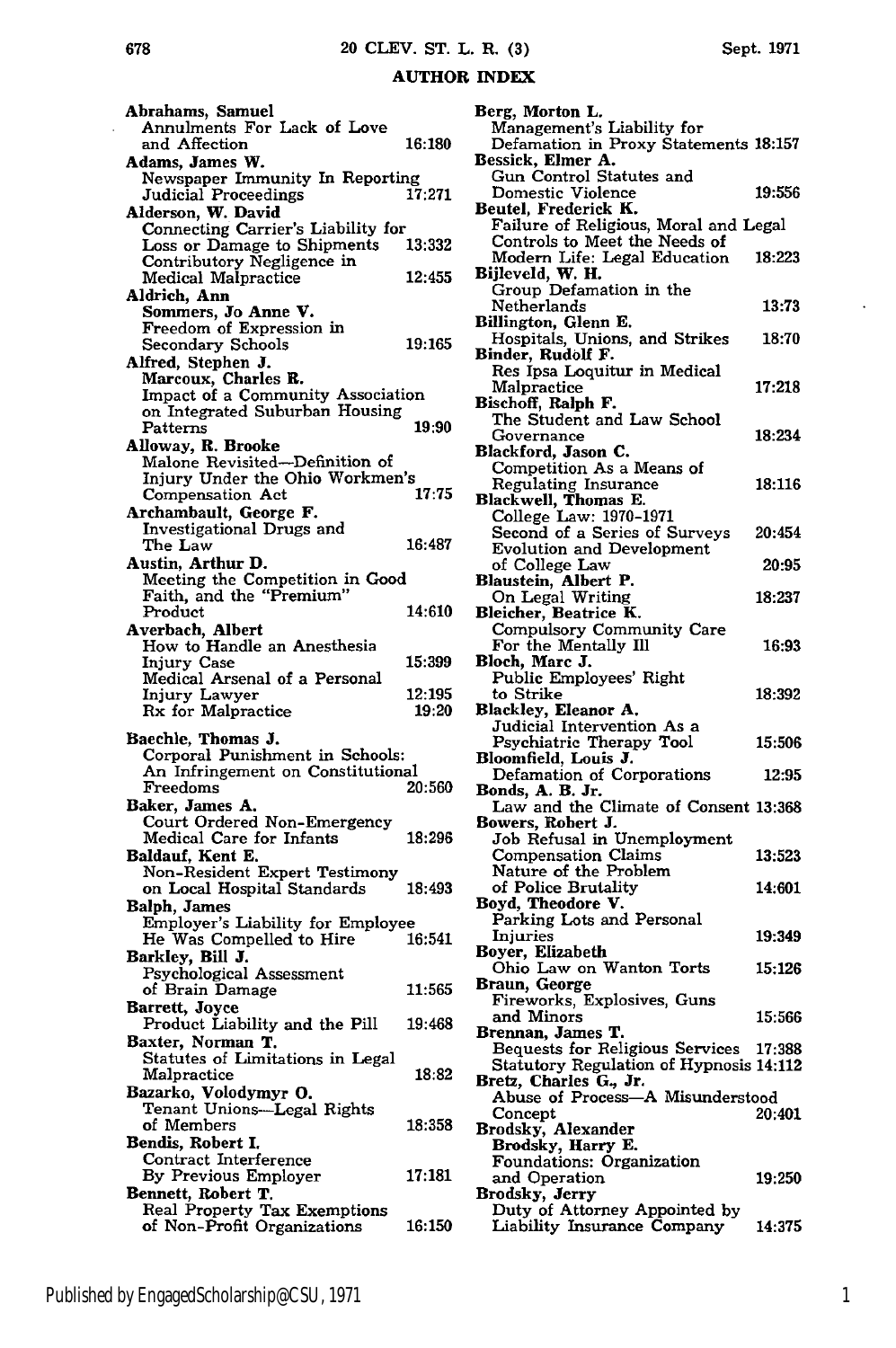| Bronson, Lewis H.                                           |               | Corso, Gaspare A. Jr.                                   |        |
|-------------------------------------------------------------|---------------|---------------------------------------------------------|--------|
| Physiology of Ethyl Alcohol                                 | 11:54         | How F.E.L.A. Became Liability<br>Without Fault          | 15:344 |
| Brown, Brendan F.<br>Statute of Frauds and Land             |               | Opinions of Counsel: Responsibilities                   |        |
| Transactions                                                | 13:205        | and Liabilities                                         | 17:375 |
| Brown, James Jay                                            |               | Cotner, Timothy G.                                      |        |
| Building Contractor's Liability After                       | 16:193        | May a Corporation Act as<br>Its Own Attorney?           | 16:173 |
| Completion and Acceptance<br>Mandamus for Zoning Appeals    | 11:323        | Crawfis, Ewing H.                                       |        |
| Mortgage Theory of Ohio                                     | 11:410        | Amnesia After Brain Injury                              | 11:535 |
| Ocular Effects of Whiplash                                  | 12:258        | Cullison, Alan D.                                       |        |
| Brown, James Jay                                            |               | A Review of Hohfeld's System                            |        |
| Stern, Carl L.                                              | 13:7          | of Legal Concepts                                       | 16:559 |
| Group Defamation in the U.S.A.<br>Buckley, Donald H.        |               | Dakin, Carol F.                                         |        |
| <b>Political Rights of Government</b>                       |               | Municipal Immunity in Police                            |        |
| <b>Employees</b>                                            | 19:568        | Torts                                                   | 16:448 |
| Bullock, Robert V.                                          |               | Dalsimer, Vincent S.                                    |        |
| Merchandising Through Use                                   | 19:620        | <b>Emily Post Goes to Court</b>                         | 18:248 |
| of Lotteries<br>Burgess, Richard H.                         |               | Danker, Otto J.<br><b>Brake Failure is Negligence</b>   |        |
| Liability of Parent Corporation                             |               | Per Se                                                  | 16:131 |
| for Tort of Subsidiary                                      | 12:176        | Davidson, Gerry                                         |        |
| Burgoon, Dennis M.                                          |               | Unemployment Insurance: Good                            |        |
| Exhibition of Person in Personal                            |               | Cause for Leaving Employment 20:597                     |        |
| <b>Injury Cases</b>                                         | 11:290        | Davies, Ralph K.                                        |        |
| Bushnell, George E. Jr.<br>Illusory Defense of Contributory |               | Finding an Expert Witness<br>in the Sciences            | 13:309 |
| Negligence in Product Liability 12:412                      |               | Nature and Effects of Narcotics                         |        |
| <b>Button, Edmund</b>                                       |               | for Pain                                                | 13:490 |
| Covenant to Repair As Evidence                              |               | Davis, Tom H.                                           |        |
| of Landlord's Control                                       | 16:319        | Motions in Limine                                       | 15:255 |
|                                                             |               | Day, Jack G.<br>Mental Suffering as an Element          |        |
|                                                             |               | of Damages in Defamation Cases 15:26                    |        |
| Carmack, Daniel F.                                          |               | de Chambrun, Rene                                       |        |
| Common Problems in Administration                           |               | The Development of French Law 19:420                    |        |
| of Decedent's Estates                                       | 14:179        | Demeter, Thomas Paul                                    |        |
| Caruso, Charles A.<br>Master's Defamation of His            |               | Legal Perils of Parody and<br><b>Burlesque</b>          | 17:242 |
| Servant                                                     | 18:332        | Dente, James M.                                         |        |
| Cavers, David F.                                            |               | Need for More Professors Who                            |        |
| A Core Curriculum for Urban                                 |               | Have Practiced Law                                      | 18:252 |
| Law                                                         | 18:243        | Denwicz, Chester M.                                     | 14:322 |
| Churchill, Ralph D.                                         |               | Stress–Caused Heart Attacks<br>Dettelbach, Thomas L.    |        |
| Scribes: News of Legal Writers<br>and Writings              | 19:1          | Just Compensation for Real Estate                       |        |
| Scribes: News of Legal Writers                              | 19:440        | Condemnation                                            | 15:171 |
| Scribes: Early 1970 News                                    |               | Diamond, John P.                                        |        |
| of Legal Writers                                            | 20:428        | Product Imitation                                       | 13:280 |
| Scribes: June 1971 News<br>of Legal Writers                 | 20:662        | Unfair Competition in Use of<br>Corporate Names         | 12:146 |
| Cieslinski, Ernest A.                                       |               | Di Cello, Robert J.                                     |        |
| Statute of Limitations in                                   |               | Aesthetics and the Police Power 18:384                  |        |
| <b>Malpractice Actions</b>                                  | 13:313        | Didrick, Robert M.                                      |        |
| Ciocia, James A.                                            |               | Third Party Plaintiffs in Civil                         |        |
| Damages in Housing                                          | 19:100        | <b>Rights Damage Actions</b>                            | 17:496 |
| <b>Discrimination Cases</b><br>Clark, Tom C.                |               | Di Marco, Gerard<br>Kane, Ira O.                        |        |
| The Problem of Group                                        |               | Privileges and Immunities of Non-                       |        |
| Defamation                                                  | 13:1          | <b>Profit Organizations</b>                             | 19:264 |
| Collins, Leo R.                                             |               | Dooley, James                                           |        |
| Police View of the Intoxicant                               | <b>11:101</b> | How to Try a Personal Injury                            | 15:433 |
| Conley, Bernard J.                                          |               | Case<br>Drion, Huib                                     |        |
| Scientific Investigation of<br>Intoxication                 | 11:108        | Contributory Negligence in                              |        |
| Cooper, H. H. A.                                            |               | Europe                                                  | 12:437 |
| A Sentencing Problem; How Far                               |               | Duda, John E.                                           |        |
| is a Fall From Grace?                                       | 15:587        | Damages for Mental Suffering<br>in Discrimination Cases | 15:1   |
| World Habeas Corpus                                         | 20:603        |                                                         |        |
|                                                             |               |                                                         |        |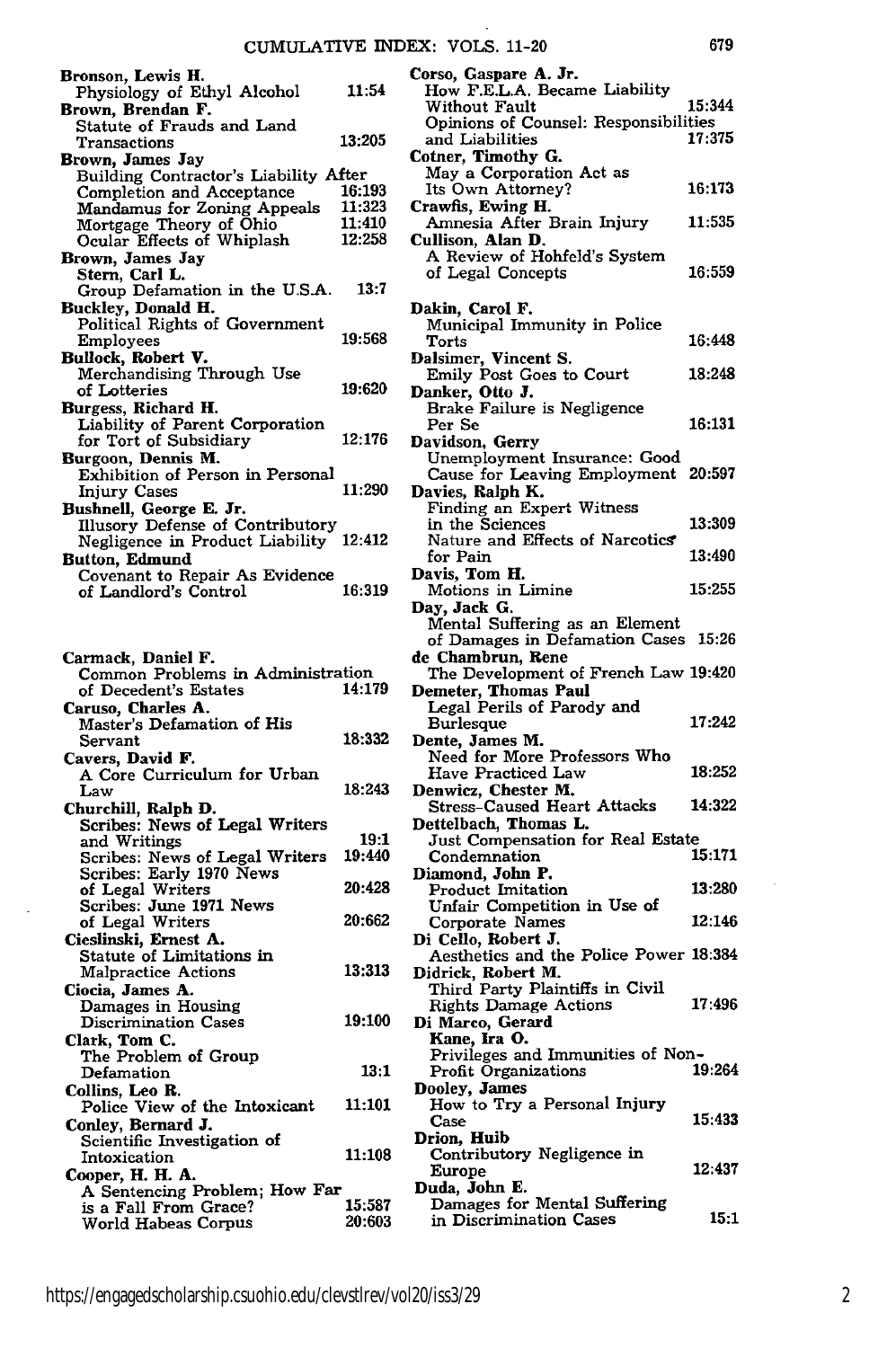| Duffy, Kevin                                                                 |        |
|------------------------------------------------------------------------------|--------|
| Depreciation Damages in Eminent<br>Domain Proceedings                        | 18:106 |
| du Fresne, Elizabeth and William                                             |        |
| Reference Ordinances and Three-                                              | 20:636 |
| Judge Courts<br>Dugan, Thomas M.                                             |        |
| Teacher's Tort Liability                                                     | 11:512 |
| Dunn, Richard W.<br>Blood Transfusions and Serum                             |        |
| Hepatitis                                                                    | 15:497 |
| Parent-Child Tort Actions                                                    | 12:339 |
| Workmen's Compensation and<br>Heart Attacks                                  | 11:210 |
| Dyke, Theodore                                                               |        |
| <b>Traumatic Cancer?</b>                                                     | 15:472 |
| Egger, Robert C.                                                             |        |
| Governmental Liability for<br>Inadequate Traffic Sign                        | 19:131 |
| Elardo, Donald J.                                                            |        |
| A Case for Computers in<br>Law Practice                                      | 17:552 |
| The Artisan Lienholder vs. the                                               |        |
| Perfected Security Interest                                                  | 18:208 |
| Emerson, Frank D.<br>History of Arbitration Practice                         |        |
| and Law                                                                      | 19:155 |
| Erickson, William H.<br>What Constitutes an Assault                          | 16:14  |
| Erlsten, Steven J.                                                           |        |
| Defectively Designed Highways                                                | 16:264 |
| Esper, Thomas L.                                                             |        |
| Tardiness of Attorneys as<br>Contempt of Court                               | 19:541 |
| Evans, John Clinton Jr.                                                      |        |
| Franchising as a Device for the<br>Organization, Financing, Control and      |        |
|                                                                              |        |
| Growth of the Small Business                                                 | 17:346 |
| Fairweather, Howard H.                                                       |        |
| Test of Sovereign Immunity for                                               |        |
| <b>Municipal Corporations</b>                                                | 13:151 |
| Farrall, William P.<br>Delay in Notice of Tort Claim                         |        |
|                                                                              | 20:23  |
| Against a Government Agency<br>Feld, Joel H.<br>Unreasonable Accumulation of |        |
| Income By Foundations                                                        | 16:362 |
| Feldman, Stephen M.                                                          |        |
| <b>Actions in Contract Resulting</b><br>From Aircraft Crashes                | 12:472 |
| Feudo, Vincent A.                                                            | 13:327 |
| Hunting Accident Liability<br>Finch, Gaylord L.                              |        |
| Military Law and the Miranda                                                 |        |
| Requirements<br>Fischer, Henry B.                                            | 17:537 |
| <b>Recent Traumatic Disease</b>                                              |        |
| Claims                                                                       | 12:276 |
| Flaherty, James T.<br>Clinical Experience and the College                    |        |
| Work-Study Program                                                           | 19:194 |
|                                                                              |        |
| Probationary Teachers and the<br>"Expectancy of Continued<br>Employment"     | 20:533 |
| Flanagan, Timothy                                                            |        |
| Smith, Lawrence G.<br>Garnishment-State vs. Federal                          |        |
| Procedures                                                                   | 20:134 |
| Fogl, Frank C. Jr.<br>The "Bootstrap" Loophole:                              |        |

680

 $\bar{1}$ 

 $\Box$ 

| Forkosch, Morris D.<br>Credibility Gap in Judicial Review   |        |
|-------------------------------------------------------------|--------|
| of Administrative Determinations                            |        |
| Frankel, Charles D.                                         | 18:257 |
| Varying Standards of Care                                   |        |
| in Medicine<br>Franklin, Sidney                             | 19:43  |
| What Should Be in a Malpractice                             |        |
| Insurance Policy                                            | 14:478 |
| Frenkel, Michael<br>The Runaway Shop                        | 12:523 |
| Freund, Paul A.                                             |        |
| Two Cheers for the Supreme<br>Court                         | 19:7   |
| Friedman, Richard E.                                        |        |
| State Administration of Charities 19:273<br>Fryer, David R. |        |
| Group Defamation in England                                 | 13:33  |
| Fuerst, Harry G.<br>Foreseeability in American and          |        |
| English Law                                                 | 14:552 |
| Stare Decisis in the F.E.L.A.                               | 13:138 |
| Fukuda, Hiroshi<br>Jurisdiction in the International        |        |
| <b>Application of United States</b>                         |        |
| Antitrust Laws                                              | 12:125 |
| Gair, Harry A.                                              |        |
| Whiplash Internal Carotid Artery<br>Occlusion               | 12:216 |
| Galex, Richard                                              |        |
| Police Warning in Drunk Driver                              |        |
| Tests<br>Gamble, Ranelle A.                                 | 18:575 |
| Threats as Criminal Assault                                 | 20:75  |
| Gareau, Michael R.<br>Landlord's Liability for Ice          |        |
| and Snow                                                    | 16:301 |
| Gargiulo, William C.<br>Liability for Leaving Firearms      |        |
| Accessible to Children                                      | 17:472 |
| Gaynor, Bruce E.                                            |        |
| Defendant's Right of Discovery<br>in Criminal Cases         | 20:31  |
| Gaynor, James K.                                            |        |
| The Military and the Law<br>Gelber, Louis J.                | 18:485 |
| The Injured Arthritic:                                      |        |
| His Medico-Legal Rights<br>Gerber, S. R.                    | 17:228 |
| Causation in Death after Trauma                             |        |
| with Pre-Existing Cardiac<br><b>Disease</b>                 | 15:461 |
| Gibbons, William P.                                         |        |
| Malpractice Actions without Expert                          |        |
| <b>Medical Testimony</b><br>Gilbertson, Eric R.             | 20:43  |
| Women and the Equal Protection                              |        |
| <b>Clause</b><br>Gill, Charles D.                           | 20:351 |
| A Neighborhood Law Office:                                  |        |
| The New Haven Project<br>Ginocchio, Louis A.                | 15:213 |
| The Upward Trend in P. I.                                   |        |
| Verdicts                                                    | 17:422 |
| Glazer, Lawrence<br>Federal Tax Returns as Evidence         |        |
| in Non-Tax Cases                                            | 14:164 |
| Glorioso, Russell J.<br>Should Courts Set Doctor's          |        |
| <b>Fees?</b>                                                | 15:519 |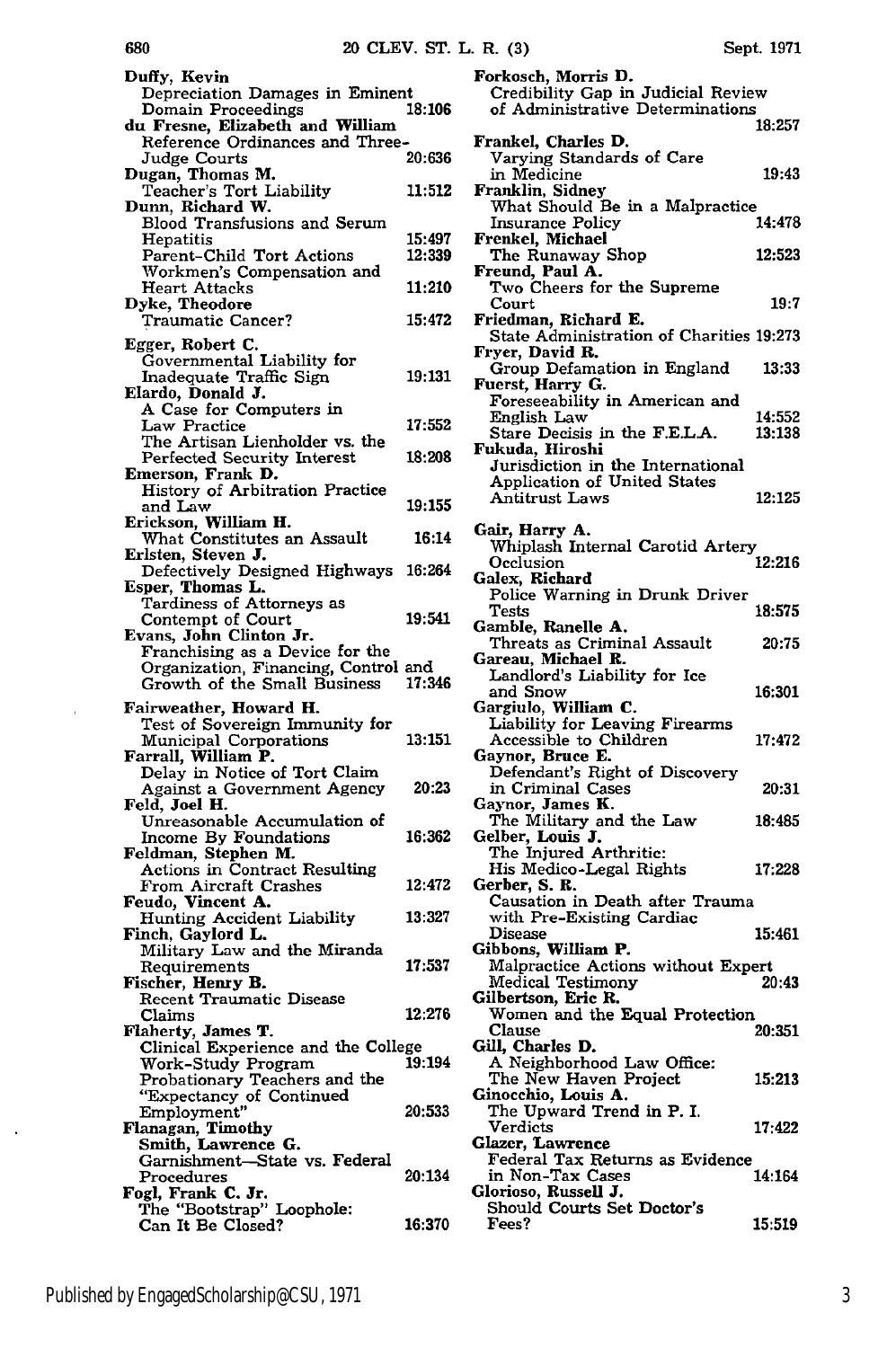| Gold, Gerald S.                                                            |        |
|----------------------------------------------------------------------------|--------|
| Split Loyalty: An Ethical Problem<br>for the Criminal Defense Lawyer 14:65 |        |
| Goldoftas, Tobi                                                            |        |
| Abuse of Process                                                           | 13:163 |
| Gordon, Gerald L.                                                          |        |
| Moral Challenge to the Legal<br>Doctrine of Rescue                         | 14:334 |
| Goshien, Deborah                                                           |        |
| Relocation of Publicly Supported                                           |        |
| Charitable Organizations                                                   | 19:316 |
| Grace, Charles H.<br>Kahoe, Sheila M.                                      |        |
| Injuries from Electric Power                                               |        |
| Sources                                                                    | 19:323 |
| Graft, Maynard L. Jr.                                                      |        |
| Compulsory Home Repair Laws 20:260<br>Graham, Edward M.                    |        |
| Freedom of Speech of the Public                                            |        |
| School Teacher                                                             | 19:382 |
| Gray, Robert L.<br>State Attorney General—Guardian                         |        |
| of Public Charities???                                                     | 14:236 |
| Grean, Lawrence S.                                                         |        |
| Hesse, Paul                                                                |        |
| Delay in Delivery of Cadaver<br>to Next of Kin                             | 16:116 |
| Grean, Larry                                                               |        |
| Injuries from Fright without                                               |        |
| Contact                                                                    | 15:331 |
| Grecol, John L.<br>Vacation and Abandonment of                             |        |
| Streets and Highways in Ohio                                               | 12:549 |
| Green, Eugene                                                              |        |
| Labor Union Group Legal Service<br>for Members                             | 18:39  |
| Greenfield, Harry W.                                                       |        |
| Bastardy Proceedings-A Proposal                                            |        |
|                                                                            | 19:177 |
| Greenspun, Julian<br>Role of the Attorney                                  |        |
| in Juvenile Court                                                          | 18:599 |
| Greenstone, Herbert E.                                                     |        |
| Liability of Police Officers for<br>Misuse of Their Weapons                | 16:397 |
| Griesmar, Jack                                                             |        |
| Fair and Reasonable Attorney                                               |        |
| Fees                                                                       | 17:530 |
| Griesmar, Robert T.<br>Shaffer, Thomas L.                                  |        |
| <b>Experienced-Based Teaching</b>                                          |        |
| Methods in Legal Counseling                                                | 19:448 |
| Grundman, Frank R.<br>Swell Damage and the Right                           |        |
| of Navigation                                                              | 15:92  |
| Unseaworthiness and Personal                                               |        |
| Injuries Ashore                                                            | 17:481 |
| Guarnieri, Donald L<br><b>Experimental Evidence</b>                        | 11:453 |
| Guy, Chester C.                                                            |        |
| Blunt Injuries of the Abdomen                                              | 13:448 |
| Gygli, Richard R.<br>Larson, Gordon W.                                     |        |
| Solicitation by or for Attorneys                                           | 15:244 |
|                                                                            |        |
| Haggins, Edward T.                                                         |        |
| Due Care by Physicians in Use                                              |        |
| of New Drugs<br>Real Estate Brokerage:                                     | 14:506 |
| in a Nutshell                                                              | 19:126 |
| Right to Counsel in Criminal                                               |        |
| Cases                                                                      | 15:152 |

| Halpern, Isidore                                                                    |               |
|-------------------------------------------------------------------------------------|---------------|
| Legal Relation of Trauma                                                            |               |
| to Cancer                                                                           | 12:208        |
| Hancock, John W.                                                                    |               |
| Minority Interests in Small                                                         |               |
| <b>Business Entities</b>                                                            | 17:130        |
| Harkins, John F.                                                                    |               |
| Putative Father's Visitation                                                        |               |
| Rights                                                                              | 19:549        |
| Harper, Stanley E., Jr.                                                             |               |
| Part-Time and First-Rate Legal                                                      |               |
| Education: Some Random                                                              |               |
| Observations                                                                        | 11:158        |
| Harpst, Ronald J.                                                                   |               |
| Evidence Problems in Juvenile<br>Delinquency Proceedings                            |               |
| Ownership of X-Rays                                                                 | 11:456        |
| Hastings, Lawrence V.                                                               | 11:272        |
| Positive Handling of the                                                            |               |
| "Negative" X-Ray                                                                    | 14:107        |
| Hauth, Doris R.                                                                     |               |
| Per Diem Argument of Pain                                                           |               |
| and Suffering Damages                                                               | 11:495        |
| Retirement Plans for Self-                                                          |               |
| Employed Individuals                                                                | 18:610        |
| Hayes, Lawrence J.                                                                  |               |
| Tort Liability for Misstatements                                                    |               |
| or Omissions in Sales of                                                            |               |
| Securities                                                                          | <b>12:100</b> |
| Hayes, Thomas Parker                                                                |               |
|                                                                                     |               |
| Positional Risk, Forces of Nature,<br>and Workmen's Compensation                    | 19:334        |
| Hayman, Edward A.                                                                   |               |
| Botanical Plant Patent Law                                                          | 11:430        |
|                                                                                     |               |
| Heaslip, John L.                                                                    |               |
|                                                                                     | 12:85         |
| Insurer's Failure to Settle<br>Heckerling, Philip E.                                |               |
| Legal Education for Certified                                                       |               |
| Specialization                                                                      | 13:569        |
| Heemstra, Frans von                                                                 |               |
| Suermondt, Guy                                                                      |               |
| Court of Justice of the European                                                    |               |
| Communities                                                                         | 13:187        |
| Hendricks, Richard E.                                                               |               |
| Jurisdiction in Longshoremen's                                                      |               |
| Injuries                                                                            | 16:124        |
| Radiation Injury in Workmen's                                                       |               |
| Compensation                                                                        | 17:66         |
| Henry, Alice K.                                                                     |               |
| Governmental Immunity of County                                                     |               |
| Hospitals                                                                           | 13:496        |
| Hentemann, Henry A.                                                                 |               |
| Uninsured Motorist Coverage                                                         | 12:66         |
| Uninsured Motorist Defined                                                          | 16:504        |
| Herring, Bernard D.                                                                 |               |
| Hospital Privileges                                                                 | 14:472        |
| Hiebert, J. Mark                                                                    |               |
| Governmental Regulation of the                                                      |               |
| Drug Industry                                                                       | 19:37         |
| Hines, David H.                                                                     |               |
| Fourth Amendment Limitations on                                                     | 16:467        |
| Eavesdropping and Wiretapping<br>Municipal Liability for                            |               |
|                                                                                     | 15:304        |
| Exemplary Damages                                                                   |               |
|                                                                                     |               |
| Hoening, M. and Werber S.<br>Automobile "Crashworthiness":<br>An Untenable Doctrine | 20:578        |
|                                                                                     |               |
|                                                                                     |               |

**Halliday, Nancy F.** Corporation Executive Committees

How Much Detention Constitutes False Imprisonment **15:75**

**16:167**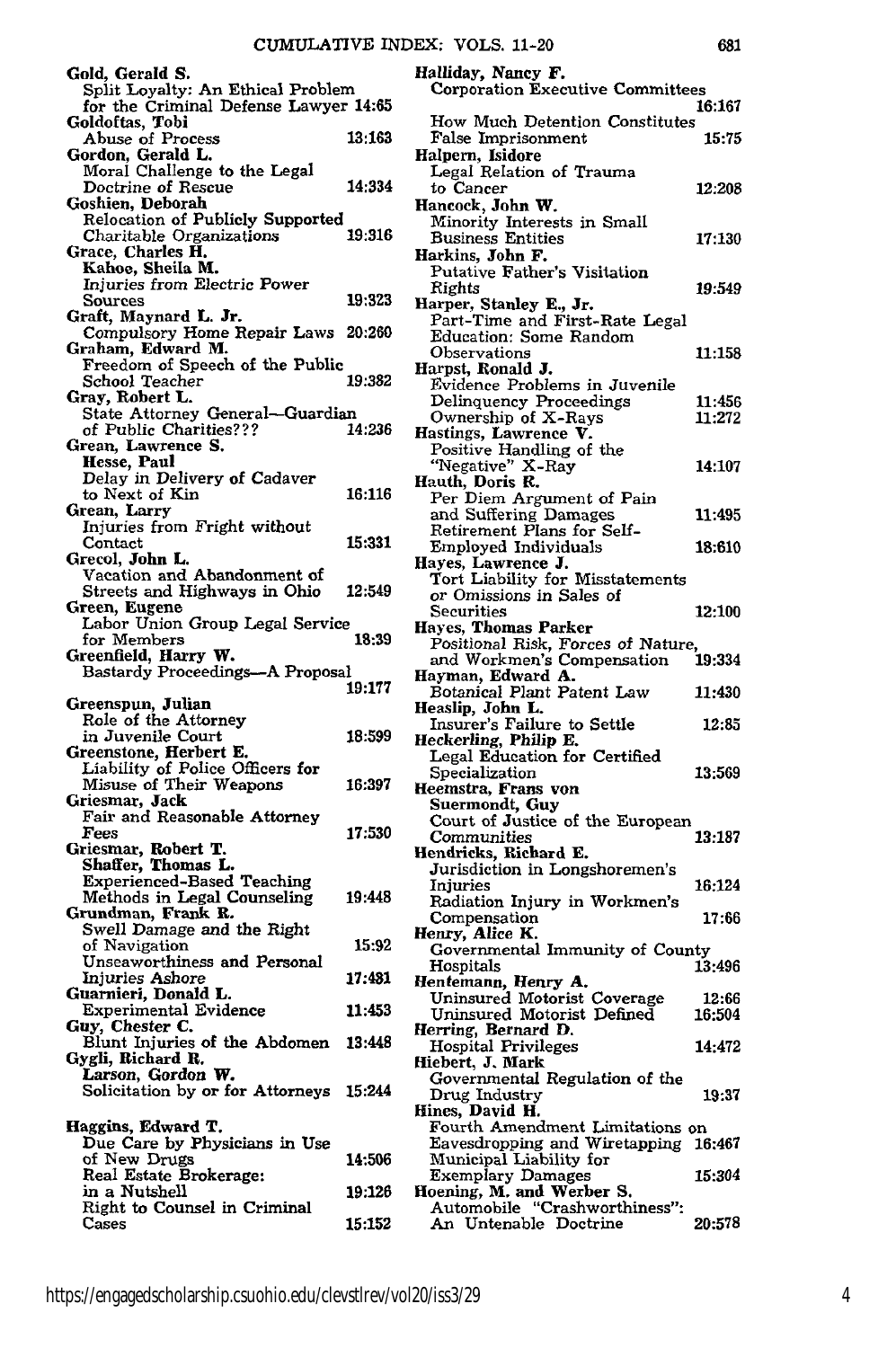| Hoets, Pieter J.                                                            |                 |
|-----------------------------------------------------------------------------|-----------------|
| European View of Heart Attack                                               |                 |
| Compensation<br>Symposium Conclusion (Group                                 | 11:221          |
| <b>D</b> efamation)                                                         | 13:111          |
| Hollander, Sherman<br>Hidden Risks in Real Estate Title                     |                 |
| Transactions                                                                | 19:111          |
| Holthus, Gary N.                                                            |                 |
| Punitive Damages in Wrongful<br>Death                                       | 20:301          |
| Homan, Francis G., Jr.                                                      |                 |
| Abuse of Attorneys by Judges<br>Soviet Theory of Jurisprudence              | 14:79<br>14:402 |
| Homan, Frank C.                                                             |                 |
| Alterations by a Life Tenant or<br>Tenant for Years As Waste                |                 |
| Frank G.<br>Homan,                                                          | 16:220          |
| Trial Calendar Preference<br>Horenstein, Neal G.                            | 12:504          |
|                                                                             |                 |
| Homosexuals and the Teaching<br>Profession                                  | 20:125          |
| Hudak, Leona M.                                                             |                 |
| Registration-of-Land-Titles Act:<br>The Ohio Torrens Law                    | 20:617          |
| Arbitration, Statute of Limitations                                         |                 |
| and Uninsured Motorist                                                      |                 |
| Endorsements<br>Judicial Notice of Modern Youth's                           | 19:528          |
| Propensity for Fighting                                                     | 19:359          |
| The "Mere Evidence" Rule:                                                   | 20:361          |
| Need for Re-Evaluation<br>Hunter, Joseph C.                                 |                 |
| <b>Effects of Fair Housing Laws</b>                                         |                 |
| on Single Family Homes<br>Hurwitz, Leon                                     | 19:121          |
|                                                                             |                 |
| Judicial Control over Passport                                              |                 |
| Policy                                                                      | 20:271          |
| Hussey, Robert R.                                                           |                 |
| <b>Trade Association Offering Legal</b><br>Services-A Possibility for Small |                 |
| Corporations                                                                | 18:25           |
| Jackson, Robert H.                                                          |                 |
| Stock Broker's Liability under                                              |                 |
| Customs, Usages and Rules<br>Johnston, Alan R.                              | 12:111          |
| Coles, Lawrence A., Jr.                                                     |                 |
| Wall Street Trading Firms                                                   | 12:369          |
| as Securities "Insiders"<br>Jones, Samuel M. III                            |                 |
| Right to Jury Trial in Ohio                                                 |                 |
| Civil Suits                                                                 | 12:347          |
| Kabb, Kenneth S.                                                            |                 |
| <b>Insurance Questions in Voir Dire 17:504</b><br>Kahn, Arthur H.           |                 |
| Solomon, Michael D.                                                         |                 |
| <b>Untenured Professors' Rights</b><br>to Reappointment                     | 20:522          |
| Kajan, Elliott H.                                                           |                 |
|                                                                             | 13:544          |
| The Pour-Over Trust<br>Kane, Ira Owen<br>Implied Warranty of Habitability   |                 |
| in Leases                                                                   | 20:169          |
| Kaplan, Morton L.<br>Tort Immunity of Minor                                 |                 |
| Governmental Officers                                                       | 14:365          |
|                                                                             | 11:266          |
| Karlovec, Lucien B.<br>X-Ray Malpractice<br>Karnes, William Michael         |                 |
| Section 2-318 of the UCC:<br>The Sleeping Giant                             | 20:181          |

| becan broacre manning anacr<br>Customs, Usages and Rules | 12:111 | Korosec, Kenneth D.                                        |        |   |
|----------------------------------------------------------|--------|------------------------------------------------------------|--------|---|
| Johnston, Alan R.                                        |        | Legal Ethics and the Poverty<br>Program                    | 15:225 |   |
| Coles, Lawrence A., Jr.                                  |        | Kovacs, Julius E.                                          |        |   |
| Wall Street Trading Firms                                |        | Actions by a Sole Stockholder                              |        |   |
| as Securities "Insiders"                                 | 12:369 | of a Corporation                                           | 15:598 |   |
| Jones, Samuel M. III                                     |        | Kraig, Jerry B.                                            |        |   |
| Right to Jury Trial in Ohio<br>Civil Suits               | 12:347 | Hentemann, Henry A.                                        |        |   |
|                                                          |        | Damages for Potential Residuals                            |        |   |
| Kabb, Kenneth S.                                         |        | of Brain Injuries                                          | 11:554 |   |
| Insurance Questions in Voir Dire 17:504                  |        | Kraig, Jerry B.                                            |        |   |
| Kahn, Arthur H.                                          |        | Heart Attack as a Defense                                  |        |   |
| Solomon, Michael D.                                      |        | in Negligence Actions                                      | 12:59  |   |
| Untenured Professors' Rights                             |        | Kriger, Herschel                                           |        |   |
| to Reappointment                                         | 20:522 | Pragmatic Approach to Problems                             |        |   |
| Kajan, Elliott H.                                        |        | of Group Law Practice                                      | 18:1   |   |
| The Pour-Over Trust                                      | 13:544 | Krise, M. Holland                                          |        |   |
| Kane, Ira Owen                                           |        | Appeals in Workmen's                                       |        |   |
| Implied Warranty of Habitability                         |        | Compensation                                               | 17:117 |   |
| in Leases                                                | 20:169 | Kuchel, Thomas H.                                          |        |   |
| Kaplan, Morton L.                                        |        | The Fright Peddlers                                        | 13:4   |   |
| Tort Immunity of Minor                                   |        | Kuchinski, John J.                                         |        |   |
| Governmental Officers                                    | 14:365 | Pharmacy Law, the U.C.C. and                               |        |   |
| Karlovec, Lucien B.                                      |        | <b>Patent Medicines</b>                                    | 18:512 |   |
| X-Ray Malpractice                                        | 11:266 | Kuechle, Gerrit C.<br>Retirement Plans Limited to Salaried |        |   |
| Karnes, William Michael                                  |        |                                                            |        |   |
| Section 2-318 of the UCC:                                | 20:181 | <b>Employees: Tax Advantages</b><br>and Qualifications     | 18:413 |   |
| The Sleeping Giant                                       |        |                                                            |        |   |
|                                                          |        |                                                            |        |   |
|                                                          |        |                                                            |        |   |
| Published by EngagedScholarship@CSU, 1971                |        |                                                            |        | 5 |
|                                                          |        |                                                            |        |   |
|                                                          |        |                                                            |        |   |
|                                                          |        |                                                            |        |   |
|                                                          |        |                                                            |        |   |
|                                                          |        |                                                            |        |   |
|                                                          |        |                                                            |        |   |
|                                                          |        |                                                            |        |   |
|                                                          |        |                                                            |        |   |

| Kaye, Michael                                                |        |
|--------------------------------------------------------------|--------|
| Horseplay by Employees<br>Keet, James H., Jr.                | 15:104 |
| Contributory Negligence                                      |        |
| of Children                                                  | 12:395 |
| Keeton, Page<br>Doctrinal Problems of Fraud                  |        |
| Law                                                          | 13:201 |
| Keller, Elmer A.                                             |        |
| Recommended Changes in Ohio<br>Workmen's Compensation        | 17:122 |
| Kemp, Paul J.                                                |        |
| Disciplinary Proceedings by the<br>S.E.C. against Attorneys  | 14:23  |
| Kendis, Allyn D. and James D.                                |        |
| Aggravation under Workmen's                                  |        |
| Compensation Law<br>Kent, Stanley B.                         | 17:93  |
| Damages in Wrongful Death                                    |        |
| Actions<br>Kinkela, Gabrielle G. and Robert V.               | 17:233 |
| Hospital Nurses and Tort                                     |        |
| Liability                                                    | 18:53  |
| Kirchner, Annmarie R.<br>Sudden Illness as a Defense         |        |
| in Auto Accident                                             | 16:523 |
| Klein, Richard C.                                            |        |
| Attorney-Client Privilege and<br>Corporations                | 12:95  |
| Kleri, Jon C.                                                |        |
| Judicial Notice of Scientific<br>Facts                       | 15:140 |
| Kline, Stuart F.                                             |        |
| Percentage Leases: May Lessee                                | 19:612 |
| Vacate Premises?<br>Koch, Matthew J.                         |        |
| Bowling Alley Tort Liability                                 | 16:284 |
| Non-Litigation Proceedings before<br>Administrative Agencies | 17:162 |
| Koehne, Bernard R.                                           |        |
| Young, James G.<br>Special Law for Medical                   |        |
| Specialists                                                  | 14:543 |
| Korosec, Kenneth D.<br>Legal Ethics and the Poverty          |        |
| Program                                                      | 15:225 |
| Kovacs, Julius E.                                            |        |
| Actions by a Sole Stockholder<br>of a Corporation            | 15:598 |
| Kraig, Jerry B.                                              |        |
| Hentemann, Henry A.<br>Damages for Potential Residuals       |        |
| of Brain Injuries                                            | 11:554 |
| Kraig, Jerry B.<br>Heart Attack as a Defense                 |        |
| in Negligence Actions                                        | 12:59  |
| Kriger, Herschel                                             |        |
| Pragmatic Approach to Problems<br>of Group Law Practice      | 18:1   |
| Krise, M. Holland                                            |        |
| Appeals in Workmen's<br>Compensation                         | 17:117 |
| Kuchel, Thomas H.                                            |        |
| The Fright Peddlers<br>Kuchinski, John J.                    | 13:4   |
| Pharmacy Law, the U.C.C. and                                 |        |
| <b>Patent Medicines</b><br>Kuechle, Gerrit C.                | 18:512 |
| Retirement Plans Limited to Salaried                         |        |
| Employees: Tax Advantages                                    |        |

 $\bar{.}$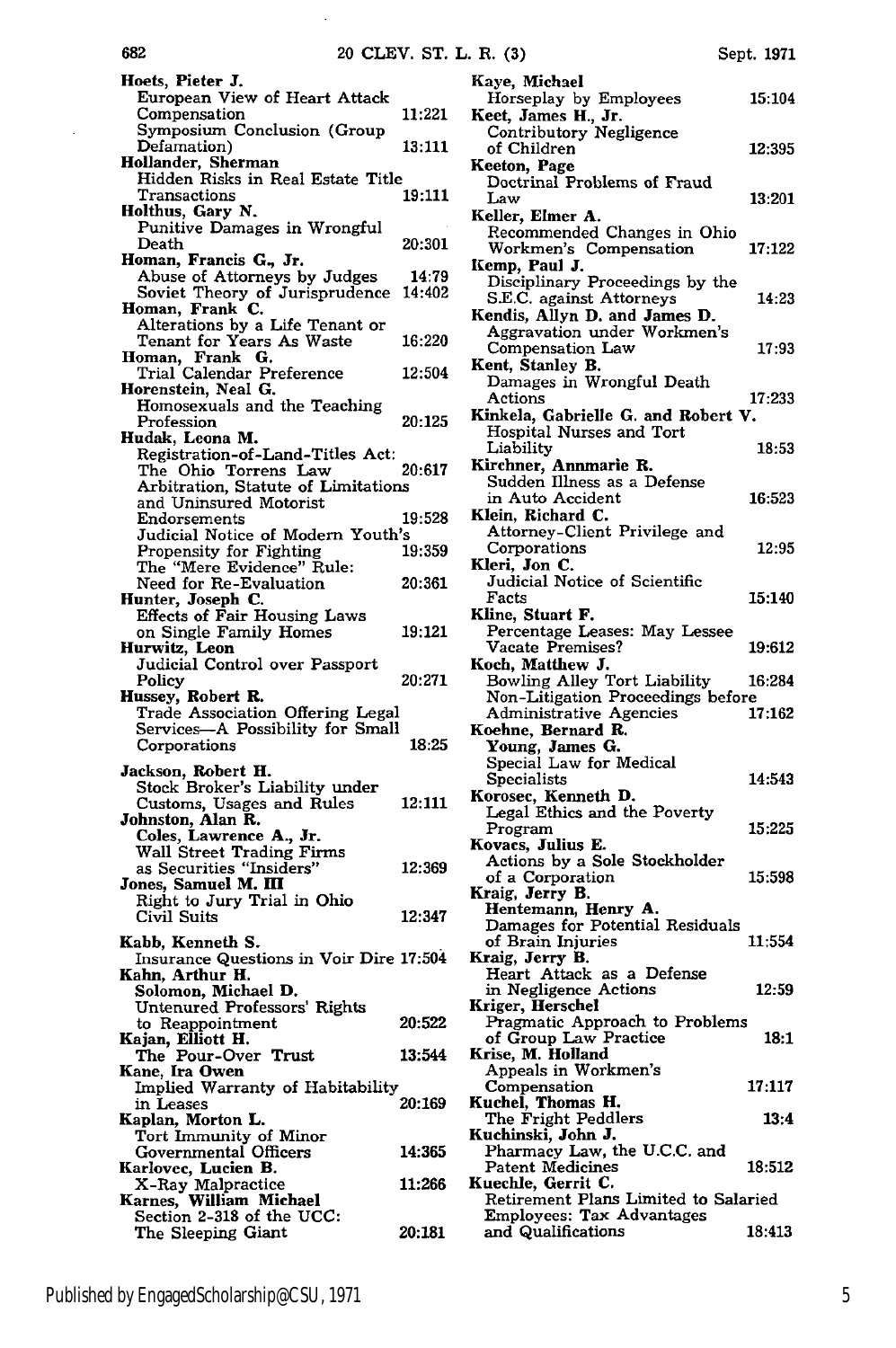| Ladanyi, Donald J.                                       |        |
|----------------------------------------------------------|--------|
| Impact Trauma as "Legal Cause"                           | 20:409 |
| of Cancer<br>Lake, David S.                              |        |
| Fraud in Realty Transactions                             | 13:511 |
| Traumatic Neurosis as a Distinct                         |        |
| Cause of Action                                          | 12:291 |
| Lawyer, Verne<br>Birth and Death of Governmental         |        |
| Immunity                                                 | 15:529 |
| Lebit, Edward A.                                         |        |
| Tax Exempt Organizations                                 | 13:172 |
| Leflar, Robert A.                                        |        |
| A Few Words about Law<br>Teaching                        | 18:268 |
| Economic Problems of Fraud                               |        |
| Law                                                      | 13:203 |
| Lemley, Dean T.                                          |        |
| Title Insurance Aspects of Tort<br>Liability             | 16:256 |
| Lentz, Martin G.                                         |        |
| Payment of Punitive Damages                              |        |
| by Insurance Companies                                   | 15:313 |
| Lese, Harold V.                                          |        |
| Lee, Barbara A.<br>Cash Flow: Misleading Connotations    |        |
| of "Dividend" Distributions                              | 13:267 |
| Letourneau, Charles U.                                   |        |
| Legal Aspects of the Hospital                            |        |
| Emergency Room                                           | 16:50  |
| Levine, Elliott R.                                       |        |
| Psychologist as Expert Witness                           | 20:379 |
| in "Psychiatric" Questions<br>Levine, Jay                |        |
| Warsaw Convention: Treaty                                |        |
| under Pressure<br>Levitin, Martin A.                     | 16:327 |
|                                                          |        |
|                                                          |        |
| Change of Neighborhood                                   |        |
| in Nuisance Cases                                        | 13:340 |
| Trade Secret Piracy                                      | 14:157 |
| Ley, Herbert L., Jr.                                     |        |
| The Doctor, the Patient and                              | 19:15  |
| the F.D.A.<br>Lindley, Edgar L.                          |        |
|                                                          |        |
| School Boards-A Mandate for<br>Enlightenment Unfulfilled | 20:572 |
| Lipsig, Harry H.                                         |        |
| Limitless Horizons of Limited                            |        |
| Policies of Insurance                                    | 20:1   |
| Liviola, George, Jr.<br>Deportation Law and the Social   |        |
| <b>Interest</b>                                          | 13:355 |
| Loftus, Martin R.                                        |        |
| Employer's Duty to Know                                  |        |
| Deficiencies of Employees                                | 16:143 |
| Lombardo, John                                           |        |
| Eminent Domain Date of Valuation<br>in Ohio              | 20:647 |
| Longo, Thomas                                            |        |
| Schroeck, George                                         |        |
| College Residency Classifications                        |        |
|                                                          | 20:492 |
| Loria, Donald W.                                         |        |
| Psychiatrist in Workmen's<br>Compensation                | 17:19  |
| Lowe, James                                              |        |
| Pretrial Detention and the Eighth                        |        |
| and Fourteenth Amendments                                | 20:630 |
| Lund, P. C.                                              |        |
| Anesthesia for Minor Surgery                             |        |
| in the Office or Outpatient<br>Department                | 13:456 |

| McCalpin, F. William                                             |        |
|------------------------------------------------------------------|--------|
| A Revolution in the Law                                          |        |
| <b>Practice?</b>                                                 | 15:203 |
| McCarter, William K.<br>Legal Aspects of Police Radar            | 16:455 |
| McCurdy, William E.                                              |        |
| Bad Checks for the Price                                         |        |
| of Goods                                                         | 13:219 |
| McDonald, John C.                                                |        |
| Turner, James S.                                                 |        |
| Lawyers and Legislatures<br>McGarry, James J.                    | 18:541 |
|                                                                  |        |
| Habitual Drunkenness Affecting                                   |        |
| Family Relations                                                 | 11:114 |
| McGeorge, Ralph E.<br>Control of Charity Solicitations           | 14:265 |
| McIntyre, Thomas P.                                              |        |
| Ohio's Workmen's Compensation                                    |        |
| Law                                                              | 11:295 |
| Macdonald, John M.                                               |        |
| Alcoholism as a Medicolegal                                      |        |
| Problem                                                          | 11:39  |
| Machoian, Hendrick                                               |        |
| In Contemplation of Death                                        | 12:381 |
| Mahle, Walter P.<br>Medico-Legal Aspects of the                  |        |
| Electroencephalogram                                             | 11:544 |
| Mandel, Bernard                                                  |        |
| Negligent Design of Sports                                       |        |
| Facilities                                                       | 16:275 |
| Manos, John M.                                                   |        |
| Police Liability for False Arrest                                |        |
| or Imprisonment                                                  | 16:415 |
| Marano, Anthony A.<br>Error in Omitting "Or Die" after           |        |
| a Testamentary Gift of Income                                    |        |
| to Widow                                                         | 17:567 |
|                                                                  |        |
|                                                                  |        |
| March, James T.                                                  |        |
| Traumatic Cancer in Workmen's<br>Compensation                    | 11:501 |
| Marco, Richard J.                                                |        |
| Mancino, James P.                                                |        |
| Housing Code Enforcement-                                        |        |
| A New Approach                                                   | 18:368 |
| Marks, Irving B.                                                 |        |
| Phillips, Robert M.                                              |        |
| Music and Law: Copyrighting<br>a Musical Idea                    | 18:523 |
| Markus, Richard M.                                               |        |
| Conspiracy of Silence                                            | 14:520 |
| Group Representation by Attorney                                 |        |
| as Misconduct                                                    | 14:1   |
| Semantics of Traumatic                                           |        |
| Causation                                                        | 12:233 |
| Martin, Dale R.                                                  |        |
| The Attorney General and the                                     |        |
| Charitable Trust Act-Wills,<br>Contest and Construction          | 14:194 |
| Martindale, John E.                                              |        |
|                                                                  |        |
| Attorney's Liability in Non-Client<br>and Foreign Law Situations | 14:44  |
| <b>Intoxication and Opinion</b>                                  |        |
| Evidence                                                         | 11:59  |
| Massey, Mel J., Jr.                                              |        |
| Section 303 Stock Repurchase                                     | 17:75  |
| vs. Accumulated Earnings Tax                                     |        |
| Masters, Frank W.                                                |        |
| Robinson, David W.<br>Outpatient Injuries of the Hand 13:473     |        |
| Maxey, John P.                                                   |        |
| Police Tort Liability for<br>Defamation                          | 16:435 |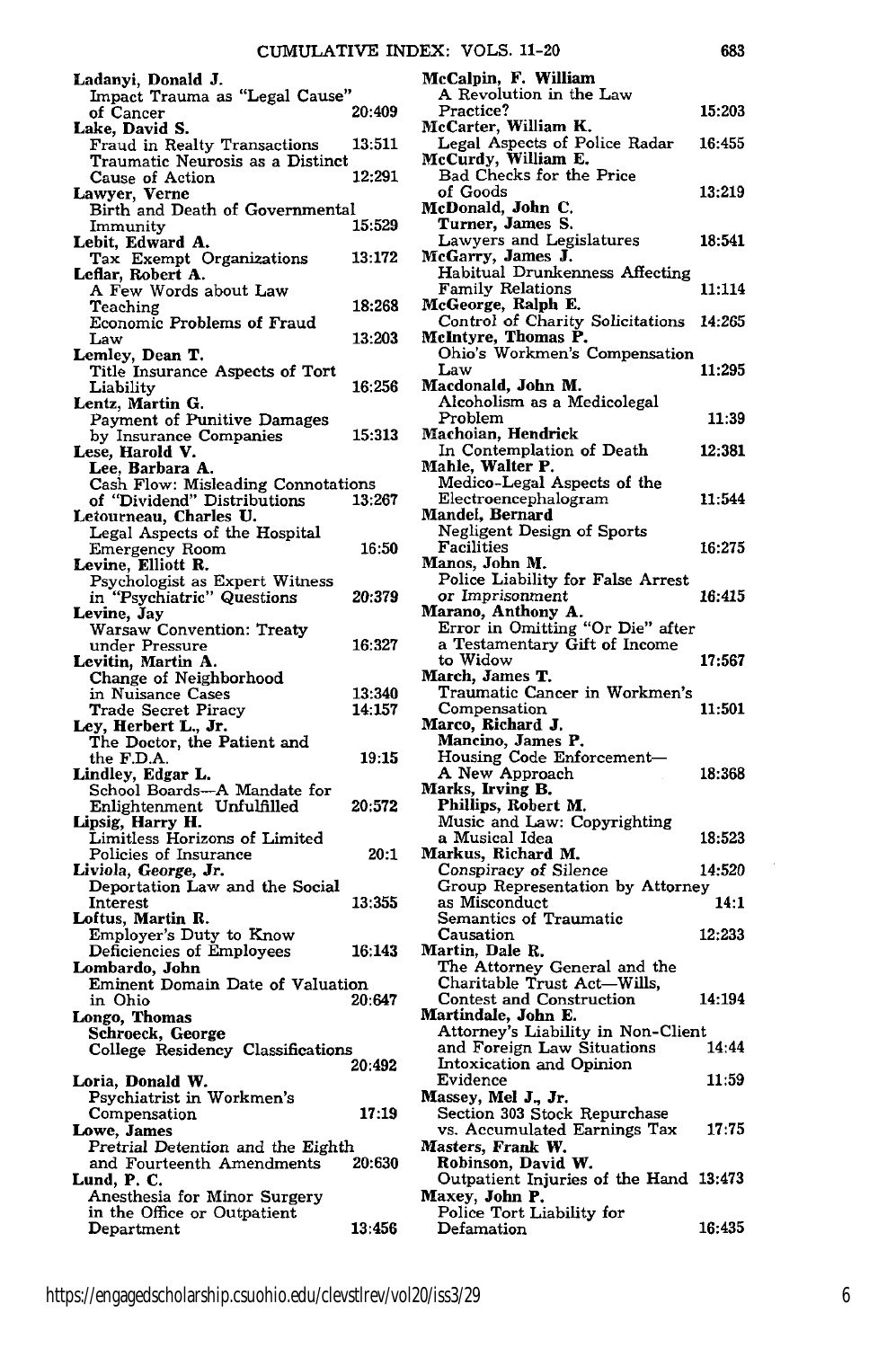| Melle, James E.                                                |        |
|----------------------------------------------------------------|--------|
| Private Legal Action for Air                                   |        |
| Pollution<br>Millender, Robert L.                              | 19:480 |
| <b>Expanding Employee's Remedies</b>                           |        |
| and Third Party Actions                                        | 17:32  |
| Miller, Arthur E.                                              |        |
| I.C.C. Jurisdiction of Great Lakes<br>Rail-Water Competition   | 19:407 |
| Punitive Damages against                                       |        |
| Shipowners                                                     | 18:564 |
| Miller, Carl H.                                                |        |
| Defense of An Intoxicated<br>Motorist                          | 11:91  |
| Miller, Vernon X.                                              |        |
| Commencement Address-1963                                      | 12:580 |
| Then and Now: A Bit of Auto-                                   |        |
| biography and an Argument<br>Mirade, Hugh                      | 18:272 |
| How to Handle Medico-Legal                                     |        |
| Semantics                                                      | 15:420 |
| Mitrovich, Paul                                                |        |
| Workmen's Compensation for Suicide<br>after Traumatic Injury   | 15:116 |
| Montlack, Kenneth                                              |        |
| Insurance Companies' Liability                                 |        |
| for the Acts of Agents                                         | 14:580 |
| Moody, Lizabeth A.<br>The Constitution and the One-            |        |
| Sex College                                                    | 20:465 |
| Moore, Marvin M.                                               |        |
| Legal Action to Stop Our                                       |        |
| Population Explosion<br>Refusal to Have Children as a Ground   | 12:314 |
| for Divorce and Annulment                                      | 14:588 |
| The Case for Marriage by Proxy 11:313<br>Moore, Robert H., Jr. |        |
|                                                                |        |
| Stock Options for Directors                                    | 11:396 |
| in Small Corporations<br>Moore, William J.                     |        |
| Group Fraud: Fault or Duty?                                    | 13:238 |
| Morganstern, Stanley                                           |        |
| Agreements for Small Corporation                               | 17:324 |
| Control<br>Morris, William O.                                  |        |
| The Law of Overdrafts                                          | 16:574 |
| Morrison, Harvey S.                                            |        |
| Negligent Operation of a Police                                |        |
| Vehicle<br>Moskowitz, Jan S.                                   | 16:442 |
|                                                                |        |
| Landlord's Retention of Power<br>to Control Premises           | 15:579 |
| Mukai, Christine                                               |        |
| Prisoner's Clothing During Trial 20:391                        |        |
|                                                                |        |
| Nagy, William B.                                               |        |
| Res Ipsa Loquitur in Joint<br>Tortfeasor Cases                 | 16:550 |
| Nathan, Marian R.                                              |        |
| Unfair Competition in Intellectual                             |        |
| Products in the Public Domain                                  | 18:92  |
| Naughton, James M.<br>Gilbertson, Eric R.                      |        |
| Libelous Ridicule by Journalists 18:450                        |        |
| Nawalanic, Frank J.                                            |        |
| Common Law Copyright,                                          |        |
| and Conversation<br>Nesbitt, Timothy L.                        | 20:188 |
| Removal of Voting Power                                        |        |
| from Members of Non-Profit                                     |        |
| Organizations                                                  | 16:384 |
| Nord, Melvin<br>Old and New Type Bar Exams                     | 20:546 |
|                                                                |        |

|  | Sept. | 1971 |
|--|-------|------|
|--|-------|------|

| O'Donnell, Terrence N.                                              |        |
|---------------------------------------------------------------------|--------|
| Character Evidence and the<br>Juvenile Record                       | 20:86  |
| O'Keefe, Loraine P.                                                 |        |
| Duty of Landlord to Put Tenant                                      |        |
| into Possession<br>Oleck, Howard L.                                 | 15:387 |
| Facts and Fictions about Evening                                    |        |
| Law Schools                                                         | 12:1   |
| Horseplay by Employees<br>New Medicolegal Standards                 | 17:438 |
| of Skill and Care                                                   | 11:443 |
| Non-Profit Associations                                             |        |
| as Legal Entities<br>Non-Profit Types, Uses, and                    | 13:350 |
| Abuses: 1970                                                        | 19:207 |
| Proprietary Mentality and the New                                   |        |
| Non-Profit Corporation Laws<br>Proxy Voting Power in Non-           | 20:145 |
| Profit Organizations                                                | 14:273 |
| The Pompous Professions                                             | 18:276 |
| O'Neill, C. William<br>Legal Aspects of Drug Abuse                  | 19:461 |
| Oppenheim, Milton                                                   |        |
| Informed Consent to Medical                                         |        |
| ${\rm Treatment}$                                                   | 11:249 |
| Page, Rita                                                          |        |
| American Life Expectancy Tables,                                    |        |
| and Foreigners<br>Palmer, Owen T., Jr.                              | 13:502 |
| Inadequate Damages in P.I.                                          |        |
| Actions                                                             | 17:413 |
| Pasley, Robert S.<br>Exclusion and Expulsion from                   |        |
| Non-Profit Organizations-                                           |        |
| The Civil Rights Aspect                                             | 14:203 |
| Organization and Operation of<br>Non-Profit Corporations-           |        |
| Some General Considerations                                         | 19:239 |
| Perry, Allen L.                                                     |        |
| Malpractice in Dental<br>Anesthesiology                             | 13:319 |
| Pettigrew, Harry W.                                                 |        |
| Due Process Comes to the Tax-                                       |        |
| <b>Supported Campus</b><br>The University and the Bail System:      | 20:111 |
| In Loco Altricis                                                    | 20:502 |
| Peytel, Jean                                                        | 13:64  |
| Group Defamation in France<br>Phillips, Robert M.                   |        |
| Draft Card Burning                                                  | 18:407 |
| Pizzedaz, Frederick E. J.<br>Ohio's Long Arm Statute                | 15:363 |
| Plasco, Marvin R.                                                   |        |
| School Student Dress and                                            |        |
| Appearance Regulations<br>Plevin, Leon M.                           | 18:143 |
| Set-Off in Uninsured Motorist                                       |        |
| Coverage                                                            | 20:10  |
| Pogue, Richard W.<br>Hudson Fair Trade Case-The Need                |        |
| for Constitutional Amendment                                        | 12:513 |
| Porro, Alfred A., Jr.                                               |        |
| Workmen's Compensation Legislative<br>Trends throughout the Country | 17:3   |
| Powers, William F.                                                  |        |
| Arbitration as a Remedy                                             |        |
| in Labor Disputes<br>Portmann, David J.                             | 18:586 |
| Mechanical Testimony                                                | 17:519 |
| Prevost, Jeffrey                                                    |        |
| Law of Outer Space:<br>Summarized                                   | 19:595 |
|                                                                     |        |

684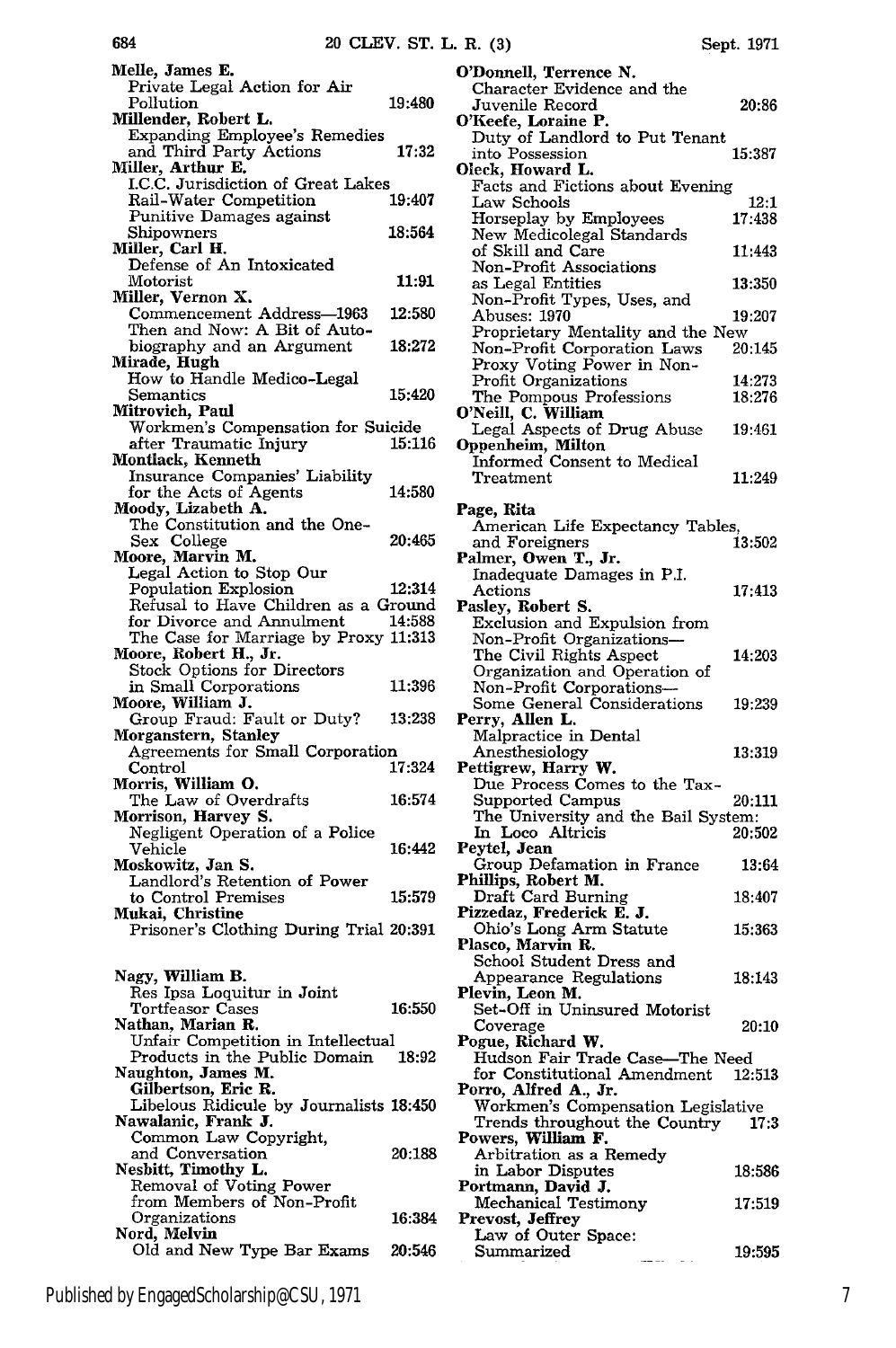| Quigg, Richard J.                                                   |        | Samad, Stanley A.                                                   |        |
|---------------------------------------------------------------------|--------|---------------------------------------------------------------------|--------|
| Defenses to Group Defamation                                        | 13:102 | Reappraising American Legal<br>Education through a Comparative      |        |
| Actions                                                             |        | Study                                                               | 13:375 |
| Raney, Linn J.                                                      |        | Sandlund, Peter G.                                                  |        |
| Drafting and Use of Opinion<br>Letters of Counsel                   | 17:360 | Longshoremen's Actions for<br>Unseaworthiness and Negligence 14:563 |        |
| Rankin, William J.                                                  |        | Saxbe, William B.                                                   |        |
| <b>Short Sales of Securities</b>                                    | 16:351 | Student Unrest and the Law                                          | 18:429 |
| Ratimorszky, Robert<br>Blood Tests in Paternity Cases               | 19:491 | Saxer, Robert<br>Some Bases for Remittitur in                       |        |
| Regan, John J.                                                      |        | Personal Injury Cases                                               | 15:322 |
| Make Room for the Students:<br>Governance of the Law Schools 20:244 |        | Scanlon, Thomas J.<br>Suicide under Workmen's                       |        |
| Renswick, Julien C.                                                 |        | Compensation Laws                                                   | 12:26  |
| Misrepresentation in Application                                    |        | Schad, Mildred                                                      |        |
| for Liability Insurance<br>Reusch, Charles F.                       | 15:550 | Police Liability for Invasion<br>of Privacy                         | 16:428 |
| Municipal Liability for Failure                                     |        | Schleicher, Albert G.                                               |        |
| to Provide Police and Fire                                          |        | Landlord's Control of Leased                                        |        |
| Protection<br>Rheingold, Paul D.                                    | 15:296 | Premises<br>Schmitz, Thomas M.                                      | 11:151 |
| Diseases of Obscure Etiology:                                       |        | Davies, Ralph K.                                                    |        |
| Legal Aspects                                                       | 13:118 | Laboratory Accident Liability:                                      |        |
| Rich, Jeffrey A.<br>Real Property Inventory and                     |        | Academic and Industrial<br>Schmidtz, Thomas M.                      | 16:75  |
| Management System for Municipal                                     |        | Pollution, Law, Science, and                                        |        |
| Law Departments                                                     | 18:196 | Damage Awards                                                       | 18:456 |
| Torts on Boats and Yachts<br>Rich, Lawrence J.                      | 19:509 | Retail Druggist's Warranty<br>of Drugs                              | 15:285 |
| Ohio's Local Government Fund                                        | 15:375 | Schoenfeld, C. G.                                                   |        |
| Richard, William L.                                                 |        | Law and Childhood Psychological                                     |        |
| Faculty Regulations of American<br>Law Schools                      | 13:581 | Experience<br>Schoenfeld, Marcus                                    | 14:139 |
| Robertson, D. C.                                                    |        | Federal Taxation and Non-Profit                                     |        |
| Finger-Tip Injuries                                                 | 13:482 | Organizations                                                       | 19:290 |
| Robitscher, Jonas B.<br>Doctor's Privileged Communications,         |        | Initial Impressions of the Treasury<br>Report on Foundations        | 14:286 |
| Public Life, and History's Rights 17:199                            |        | J.D. or LL.B. as the Basic                                          |        |
| Rogers, Walter A.                                                   |        | Law Degree?<br>Random Gripes of a Law                               | 12:573 |
| Insurance Subrogation in Auto<br>Medical Payments Coverage          | 19:393 | $\rm Professor$                                                     | 18:283 |
| Romell, William C.                                                  |        | Schoonover, Barbara L.                                              |        |
| The Reasonable Fee and Professional<br>Discipline                   | 14:94  | Sheriff, David J.<br>Public Relations, Law,                         |        |
| Rosenthal, Ralph J.                                                 |        | Environmental Pollution                                             | 18:467 |
| Duty to Light Exterior                                              |        | Schuster, Nancy                                                     |        |
| of Premises<br>Rossen, Howard M.                                    | 20:420 | Bloch, Marc J.<br>Mechanical Copying, Copyright                     |        |
| Fairweather, Howard H.                                              |        | Law and the Teacher                                                 | 17:299 |
| Damages in Fraud Actions                                            | 13:288 | Schwarts, Elmer I.                                                  |        |
| Rossen, Howard M.<br>Defense against Res Ipsa                       |        | Krantz, Byron S.                                                    |        |
| in Medical Malpractice                                              | 13:128 | Statute of Limitations in Cases<br>of Insidious Diseases            | 12:225 |
| The Solo Practitioner and the                                       |        | Schwarts, Richard W.                                                |        |
| Poverty Program<br>Rothwell, G. Franklin                            | 15:238 | Depositions and Power of Notary                                     |        |
| Group Legal Services in Patent                                      |        | to Punish for Contempt in Ohio 14:411<br>Seitz, Reynolds C.         |        |
| Law                                                                 | 18:47  | Tort Liability of Teachers and                                      |        |
| Ruben, Alan Miles<br>Willis, Betty J.                               |        | Administrators for Negligent                                        |        |
| Discrimination against Women                                        |        | Conduct toward Pupils<br>Shannon, Edward W.                         | 20:551 |
| in Employment in Higher<br>Education                                | 20:472 | Physiology of the Brain                                             |        |
| Rubin, Joseph L.                                                    |        | and Related Trauma                                                  | 11:521 |
| Constitutional Rights in Juvenile                                   |        | Sharpe, Albert P. III<br>Copyrights and Design Patents-             |        |
| Court                                                               | 16:477 | the Common Zone between                                             | 11:336 |
| Saari, James E.                                                     |        | Sheard, Kevin                                                       |        |
| Crew Conduct as Unseaworthiness                                     | 15:265 | Forfeiture of Non-Profit<br>Corporation Charters                    | 14:253 |
| Sacks, Stanley                                                      |        | Shelley, Howard A., Jr.                                             |        |
| Statutes of Limitations and                                         |        | Defamation Privilege in Internal                                    |        |
| Undiscovered Malpractice                                            | 16:65  | Affairs of Religious Societies                                      | 15:356 |

https://engagedscholarship.csuohio.edu/clevstlrev/vol20/iss3/29 8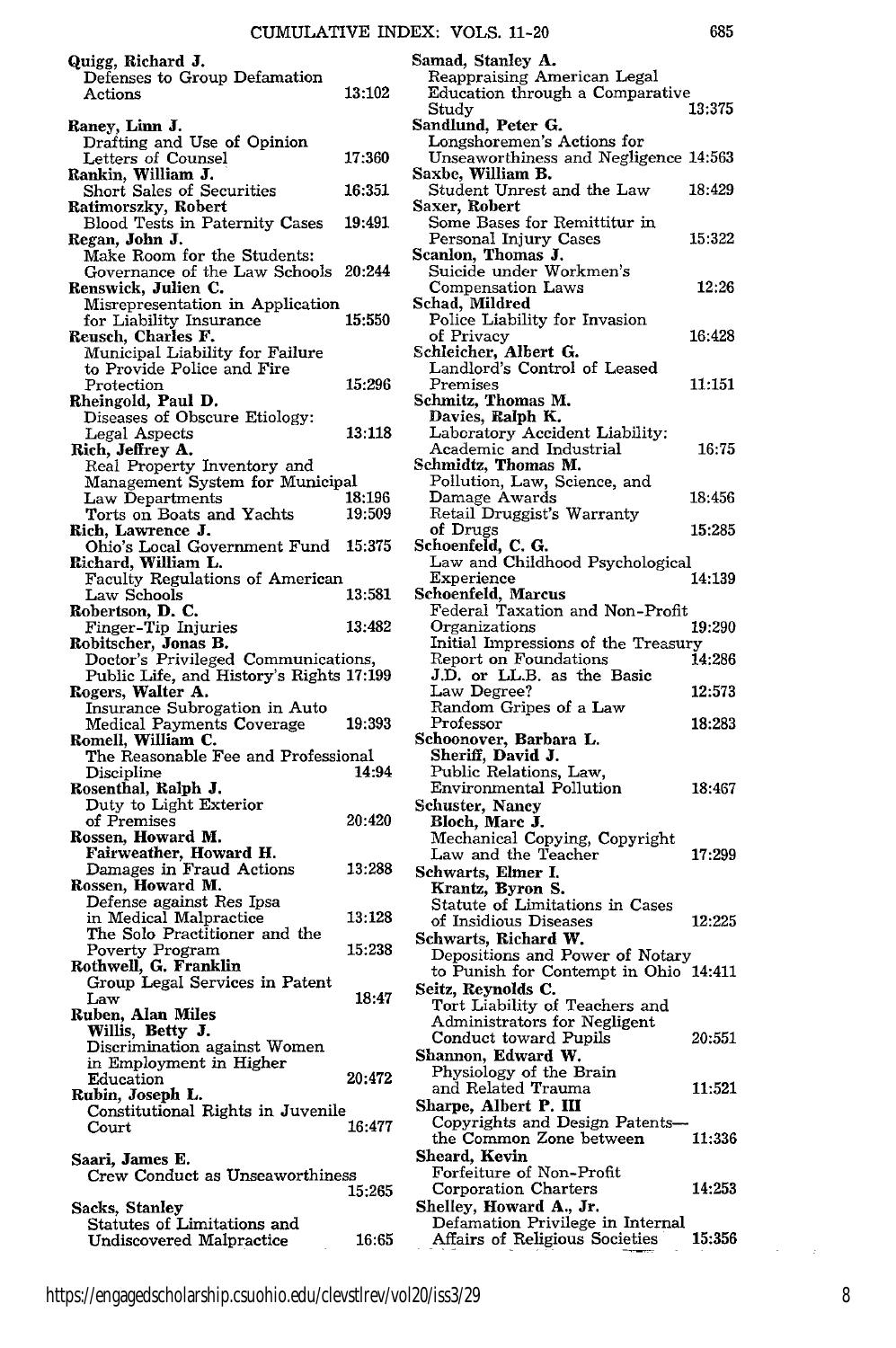| Shoemaker, L. Neille<br>The Law, The Lawyers and<br>The Writers    | 17:400 |
|--------------------------------------------------------------------|--------|
| Siebert, Burt C.                                                   |        |
| Landowner's Responsibility                                         |        |
| to a Social Guest                                                  | 16:312 |
| Siegel, David K.                                                   |        |
| Silent Growth of Comparative                                       |        |
| Negligence in Common Law                                           | 12:462 |
| Courts<br>Sierk, Carroll H.                                        |        |
| State Tax Exemptions of Non-                                       |        |
| <b>Profit Organizations</b>                                        | 19:281 |
| Sigler, Jay A.                                                     |        |
| Customs Censorship                                                 | 15:58  |
| Silver, Daniel A.<br>Free Speech on Private Property 19:372        |        |
| Silver, Marvin D.                                                  |        |
| Heart Attack as Compensable                                        |        |
| Injury                                                             | 11:199 |
| Legal Safety Standards                                             |        |
| for Detergents                                                     | 11:146 |
| Sindell, David I.                                                  |        |
| Perr, Irwin N.                                                     |        |
| Subjective Complaints v.<br>Objective Signs                        | 12:42  |
| Sindell, David I.                                                  |        |
| The Terror Neurosis<br>Skeel, Lee E.                               | 15:41  |
|                                                                    |        |
| M'Naughten v. Durham                                               | 12:330 |
| New Rules of the Supreme Court<br>of Ohio                          | 14:170 |
| Skulina, Thomas R.                                                 |        |
| Liability of Carrier for Loss                                      |        |
| or Damage to International                                         |        |
| Shipments                                                          | 19:146 |
| Liability of Carrier for Loss                                      |        |
| and Damage in Interstate                                           |        |
| Shipments                                                          |        |
|                                                                    | 17:251 |
| Slough, M. C.                                                      |        |
| Wilson, Paul E.                                                    |        |
| Legal By-Products of Chemical<br>Testing for Intoxication          | 11:1   |
| Slovenko, Ralph                                                    |        |
| Legal Education: Confronting Reality                               |        |
| and Too Many Siblings                                              | 18:287 |
| Small, Charles W.                                                  |        |
| Government Recognition and                                         |        |
| Acquisition of Patents Rights                                      | 11:363 |
| Small, John H.<br>Compensable Injury in Back                       |        |
| Claims                                                             | 17:47  |
| Smith, Don S.                                                      |        |
| Battery in Medical Torts                                           | 16:22  |
| Smith, Gerald M.                                                   |        |
|                                                                    |        |
| Olinger, Joseph R.<br>Consent to Surgery<br>Smith, Justin C.       | 11:241 |
| Investigation of Fatal Gunshot                                     |        |
| Wounds                                                             | 13:296 |
| Smith, Robert Gene                                                 |        |
| Hager, Laurence M.                                                 |        |
| The Senile Testator: Medicolegal                                   |        |
| Aspects of Competency                                              | 13:397 |
|                                                                    |        |
| Solganik, Vivian<br>Trends in Damage Awards<br>for Spinal Injuries | 17:451 |
| Sos, Emil F., Jr.                                                  |        |
| Liability of Engineer for Defective                                |        |
| Design                                                             | 19:184 |
| Southwick, Arthur F.<br>The Hospital's New Responsibility          |        |

686

| Spangenberg, Craig                                                       |        |
|--------------------------------------------------------------------------|--------|
| Botta v. Brunner-A Restraint<br>upon Advocacy                            | 12:247 |
| Spector, Daniel R.                                                       |        |
| Legal Implications of Cryonics                                           | 18:341 |
| Spector, Martin C.<br>Contributory Negligence of                         |        |
| Automobile Passengers                                                    | 12:447 |
| Spector, Martin C.<br>Kajan, Elliot H.                                   |        |
| Some Problems in Liquidating                                             |        |
| Personal Holding Companies                                               | 14:391 |
| Spero, Keith<br>Wife's Action for Loss                                   |        |
| of Consortium                                                            | 17:462 |
| Stanley, William T., Jr.<br>Defective Automobiles and                    |        |
| the U.C.C.                                                               | 18:527 |
| Stapleton, Wilson G.                                                     |        |
| One Century after the Emancipation<br>Proclamation                       | 12:566 |
| Starks, Robert L.                                                        |        |
| Is It Error to Discuss Conspiracy                                        |        |
| of Silence in a Malpractice<br>Trial?                                    | 14:534 |
| Stauole, Carmen A.                                                       |        |
| Corporate Employee Tax Status<br>for the Professional Man                | 11:176 |
| Steinbach, Sheldon E.                                                    |        |
| Workmen's Compensation and                                               |        |
| the Scholarship Athlete<br>Stern, Carl L.                                | 19:521 |
| Compensability of Non-                                                   |        |
| Traumatic Ulcer                                                          | 14:483 |
| Stern, Kenneth D.<br>Firemen's Recovery from                             |        |
| <b>Negligent Landowners</b>                                              | 16:231 |
| John Locke and the Declaration<br>of Independence                        | 15:186 |
| Stern, Robert                                                            |        |
| Accountant's Liability to                                                |        |
| Third Parties<br>Stethem, James H.                                       | 17:490 |
| Abutting Owner's Liability for                                           |        |
| Special Use of Sidewalk<br>Stewart, Beryl W.                             | 16:291 |
| Traumatic Miscarriage                                                    | 12:304 |
| Stoddard, Richard S.                                                     |        |
| Hoover, Earl R.<br>Effect of Usury Laws on Home                          |        |
| <b>Ownership Needs</b>                                                   | 19:49  |
| Streeter, Richard E.<br>Davies, David G.                                 |        |
| <b>Brooks, Arthur V. N.</b><br>State Legislative Response                |        |
|                                                                          | 19:63  |
| to the Housing Crisis                                                    |        |
| Strobel, Martin J.<br>Malpractice by Veterinarians<br>Sutter, Richard B. | 15:276 |
| Death of Charitable Trust                                                |        |
| Corporation Law                                                          | 20:233 |
| Svete, Irene E.                                                          |        |
| Physician's Liability for Torts<br>of Hospital Employees                 | 18:308 |
| Svete, Joseph T.                                                         |        |
| Disposition of Local's Funds<br>upon Disaffiliation                      | 12:539 |
| Sylvester, Beverly E.                                                    |        |
| Shopping Center Parking Lot                                              |        |
| Liability<br>Szilagyi, Richard                                           | 14:570 |
| How Far May Newspapers Go                                                |        |
| in Criticizing?                                                          | 17:283 |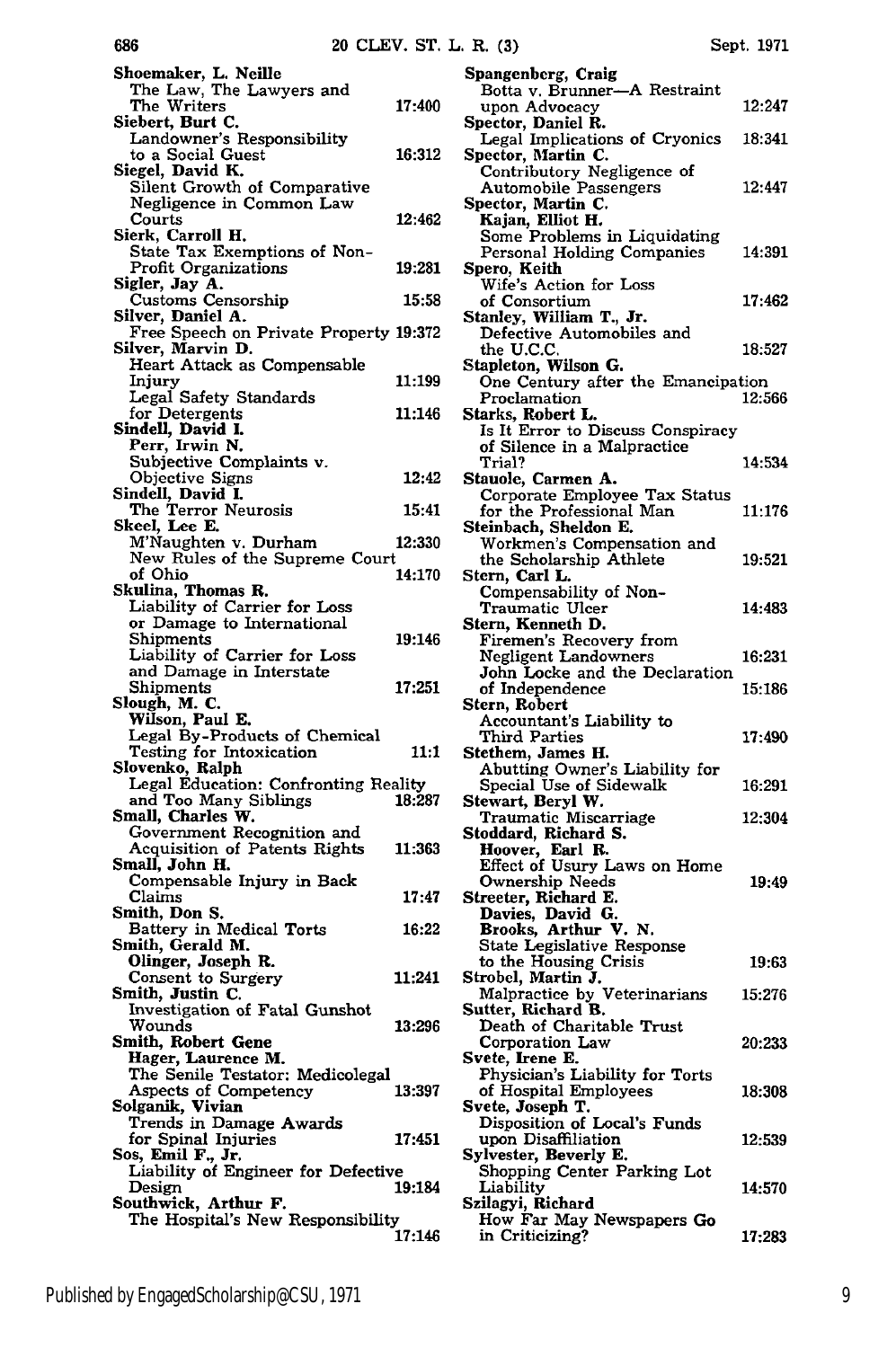| I<br>۰. |  |
|---------|--|

| Taylor, Michael A.<br><b>Estate Tax Effects of Premium</b><br>Payments after Transfer of Life |                  | Waugh, Frederick F.<br>Physiology of the Heart<br>Wearn, Franklin Stafford II | 11:233           |
|-----------------------------------------------------------------------------------------------|------------------|-------------------------------------------------------------------------------|------------------|
| Insurance                                                                                     | 13:365           | Avoidance of P.I. Releases<br>for Mutual Mistake:                             |                  |
| Tabac, William L.<br>War Tax Refusal:                                                         |                  | Recent Cases                                                                  | 16:340           |
| Some Code Problems<br>Taft, Seth                                                              | 20:215           | Weaver, William<br>Ill Treatment as the Cause                                 |                  |
| Control of Foundations and Other                                                              | 18:478           | of Suicide<br>Wecht, Cyril H.                                                 | 16:86            |
| Non-Profit Corporations<br>Thomas, James A.                                                   |                  | Relationships of the Medical                                                  |                  |
| One-Man Corporate Entity<br>in Torts                                                          | 12:167           | Examiner<br>Weeks, Kent M.                                                    | 14:427           |
| Recent Heart Injury Awards                                                                    | 11:226           | Needed: The Social-Scientific                                                 |                  |
| Ticktin, Harold<br>Workmen's Compensation Denied:                                             |                  | Lawyer<br>Weeks, James K.                                                     | 17:578           |
| A Reply<br>Toth, Valentine A.                                                                 | 17:430           | Befehl Ist Befehl<br>Comparative Law of Privacy                               | 18:292<br>12:484 |
| Church Liability for Negligence 11:119                                                        |                  | Literary Nature of the Law                                                    | 12:13            |
| Tripp, Norman D.<br>Acting "In Loco Parentis" as a                                            |                  | The Not-for-Profit Business<br>Corporation                                    | 19:303           |
| Defense to Assault and Battery                                                                | 16:39            | Weeks, James K.                                                               |                  |
| Trout, Monroe E.<br>Medical Witness' Treatment                                                |                  | McCormick, Jeffery V.<br>Broker-Dealer Disclosure of                          |                  |
| by Courts<br>Tuma, Robert L.                                                                  | 17:213           | Corporate Inside Information<br>Weil, Andre A.                                | 18:549           |
| Civil Rights of the Mentally                                                                  |                  | Electroencephalography (EEG)                                                  |                  |
| Ill in Ohio<br>Parole Revocation in Ohio                                                      | 11:306<br>11:186 | in Head Injuries<br>Weiss, Garcon                                             | 11:541           |
| Van Iden, Byron D.                                                                            |                  | Autopsy Evidence                                                              | 11:279           |
| Zoning Restrictions Applied                                                                   |                  | Weissman, Fred<br>Wife's Action for Loss                                      |                  |
| to Mobile Homes<br>Valore, Joseph A.                                                          | 20:196           | of Consortium<br>Werber, Stephen J.                                           | 20:315           |
| Product Liability for<br>a Defective House                                                    | 18:319           | Consular Officer's Amendability                                               |                  |
| Vamis, John                                                                                   |                  | as Witness<br>Weston, S. Burns                                                | 20:323           |
| Intoxication and Third Parties<br>Vodrey, William H.                                          | 11:74            | Contributory Negligence in                                                    | 12:424           |
| Records and Sources of Ohio Law                                                               | 17:583           | Product Liability<br>White, A. M.                                             |                  |
| from 1787 to 1850<br>Waldeck, John                                                            |                  | Damages for Injury to Feelings<br>in Malicious Prosecution and                |                  |
| Parliamentary Procedure for                                                                   |                  | Abuse of Process                                                              | 15:15            |
| Non-Profit Organizations<br>Walker, Robert E.                                                 | 13:529           | Wiener, June W.<br>Negligent Misrepresentation:                               |                  |
| Fein, Robert A.                                                                               |                  | Fraud or Negligence<br>Wilkens, James B.                                      | 13:250           |
| Industrial Engineering and<br>the Law                                                         | 18:473           | Contributory Negligence of                                                    |                  |
| Ware, William M.<br>Di Marco, Gerard                                                          |                  | Very Young Children<br>Witherspoon, Gibson B.                                 | 20:65            |
| Journalistic Media and                                                                        |                  | Presentation of Evidence                                                      |                  |
| Fair Trial<br>Wasmuth, Carl E.                                                                | 18:440           | in a "Whiplash" or Cervical<br>Sprain Case                                    | 15:424           |
| Chareau, Kenet E.                                                                             |                  | Damages for Slip and Fall<br><b>Injuries</b>                                  | 20:286           |
| Abortion Laws:<br>The Perplexing Problem                                                      | 18:503           |                                                                               |                  |
| Wasmuth, Carl E.<br>The Conspiracy of Silence:                                                |                  | Young, James G.<br>Damages for Emotional Distress                             |                  |
| Physician's View                                                                              | 15:85            | in Ohio                                                                       | 15:51            |
| Wasmuth, Carl E.<br>Homi, John                                                                |                  | Negligent Parking of<br>Automobiles                                           | 14:356           |
| Hyperbaric Oxygen Chambers:<br>Medicolegal Aspects                                            | 13:436           | Young, James L.<br>Processing a Workmen's                                     |                  |
| Wasmuth, Carl E.                                                                              |                  | Compensation Case in Ohio                                                     | 17:103           |
| Homi, John<br>Hale, Donald E.                                                                 |                  | Zack, Marilyn G.                                                              |                  |
| Hyperbaric Medicine and<br>the Law                                                            | 14:300           | F.C.C. and the Fairness<br>Doctrine                                           | 19:579           |
| Wasmuth, Carl E.                                                                              |                  | Zashin, Robert I.                                                             |                  |
| Stewart, Bruce H.<br>Medical and Legal Aspects                                                |                  | The Physician as a Witness<br>Zeitzheim. David A.                             | 16:494           |
| of Human Organ                                                                                |                  | Refusal of Charter of a Non-                                                  |                  |
| Transplantation                                                                               | 14:442           | <b>Profit Corporation</b>                                                     | 15:162           |